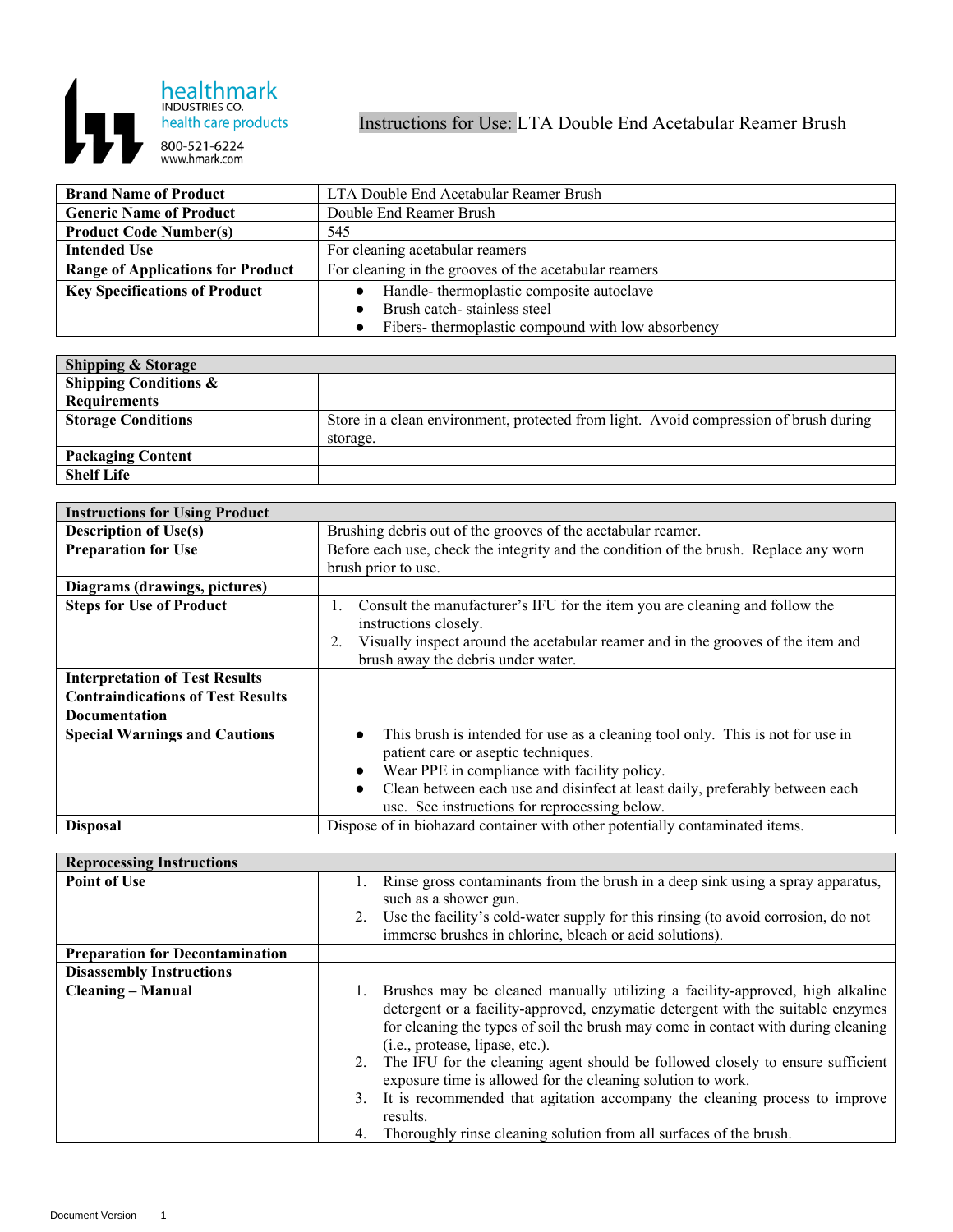| <b>Cleaning - Automated</b>                                   | Machine cleaning is recommended in a washer disinfector meeting the requirements<br>1.                                                                                     |
|---------------------------------------------------------------|----------------------------------------------------------------------------------------------------------------------------------------------------------------------------|
|                                                               | of AAMI/ISO 15883-1.                                                                                                                                                       |
|                                                               | Products should be positioned in the washer to allow maximum water penetration<br>2.                                                                                       |
|                                                               | and drainage.                                                                                                                                                              |
|                                                               | No overlapping - partially covered devices will not be washed properly.<br>3.                                                                                              |
|                                                               | Brushes should be secured in some way, such as the use of a wire or perforated tray<br>4.                                                                                  |
|                                                               | that has a wire or perforated lid to prevent brushes from blowing around the wash                                                                                          |
|                                                               | chamber during cleaning. A container, such as the brush cleaning tube from                                                                                                 |
|                                                               | Healthmark, is a suitable solution.                                                                                                                                        |
|                                                               | Products can be cleaned with alkaline, acidic and neutral detergents.<br>5.                                                                                                |
|                                                               | For final rinse, AAMI TIR34 Critical Water is recommended.<br>6.                                                                                                           |
|                                                               | The standard program includes:<br>7.                                                                                                                                       |
|                                                               | 1. Pre-wash with cold water $(\leq 100^\circ F)$ rinse for a minimum of 2 minutes.                                                                                         |
|                                                               | 2. Washing cycle with alkaline or enzymatic detergent at temperature                                                                                                       |
|                                                               | recommended by the detergent manufacturer for a minimum of 4 minutes.                                                                                                      |
|                                                               | Washing cycle with neutral pH or neutralizing detergent at temperature<br>3.                                                                                               |
|                                                               | recommended by the detergent manufacturer for a minimum of 2 minutes.                                                                                                      |
|                                                               | Rinse cycle for a minimum of 1 minute.                                                                                                                                     |
|                                                               | 4.<br>Thermal disinfection rinse at a minimum temperature of 180°F for a minimum                                                                                           |
|                                                               | 5.<br>of 1 minute. For final rinse, AAMI TIR34 Critical Water is recommended.                                                                                              |
|                                                               | Drying cycle at temperature not to exceed 240°F.<br>6.                                                                                                                     |
|                                                               | Use caution when unloading machine as products will be hot.                                                                                                                |
|                                                               | 7.<br>Visual inspection is required to ensure complete removal of soil.                                                                                                    |
|                                                               | 8.<br>If visual soil remains, reclean.<br>9.                                                                                                                               |
| <b>Disinfection</b>                                           |                                                                                                                                                                            |
|                                                               | The thermal disinfection stage of an automated washer is sufficient for<br>$\bullet$<br>disinfection of the brush.                                                         |
|                                                               | Minimum disinfection temperature is 180°F for 1 minute.                                                                                                                    |
|                                                               | Brushes may be disinfected with a liquid disinfectant in accordance with the<br>$\bullet$                                                                                  |
|                                                               | disinfection manufacturer's IFU and facility policy. Be sure to check material                                                                                             |
|                                                               | compatibility information from the disinfection manufacturer.                                                                                                              |
| <b>Drying</b>                                                 |                                                                                                                                                                            |
| Maintenance, Inspection, and                                  | Inspect for wear, fraying or damaged bristles. If observed, the brush should be                                                                                            |
| <b>Testing</b>                                                | discarded in compliance with the disposal instructions described above.                                                                                                    |
|                                                               | Brushes should be inspected between use for any residue after cleaning. If there<br>$\bullet$<br>is visible soil, the brush should be cleaned in accordance with method(s) |
|                                                               | described above.                                                                                                                                                           |
|                                                               | Recommended maximum use life: 1 month.                                                                                                                                     |
| <b>Reassembly Instructions</b>                                |                                                                                                                                                                            |
| Packaging                                                     |                                                                                                                                                                            |
| <b>Sterilization</b>                                          | Terminal sterilization of brushes is not normally necessary. However, this brush<br>$\bullet$                                                                              |
|                                                               | is compatible with steam sterilization.                                                                                                                                    |
|                                                               | Maximum number of recommended sterilization cycle is 30 cycles.<br>If steam sterilizing, recommended cycles are: 270°F/4 minutes or 275°F/3                                |
|                                                               | minutes.                                                                                                                                                                   |
|                                                               | Maximum sterilization cycle time is 20 minutes.                                                                                                                            |
| <b>Storage</b>                                                | Store in clean environment, protected from light. Avoid brush compression during                                                                                           |
|                                                               | sterilization and storage.                                                                                                                                                 |
|                                                               |                                                                                                                                                                            |
| <b>Additional Information</b>                                 | Follow all manufacturer's directions for proper usage and disposal of all cleaning agents                                                                                  |
|                                                               | and chemical disinfectants agents.                                                                                                                                         |
| <b>Related Healthmark Products</b>                            |                                                                                                                                                                            |
| <b>Other Product Support Documents</b>                        | ProSys™ Brochure, ProSys™ Price List                                                                                                                                       |
| <b>Reference Documents</b><br><b>Customer Service Contact</b> |                                                                                                                                                                            |
|                                                               | Healthmark Industries Company, Inc.<br>18600 Malyn Blvd.                                                                                                                   |
|                                                               | Fraser, MI 48026                                                                                                                                                           |
|                                                               | 1-586-774-7600                                                                                                                                                             |
|                                                               | healthmark@hmark.com                                                                                                                                                       |